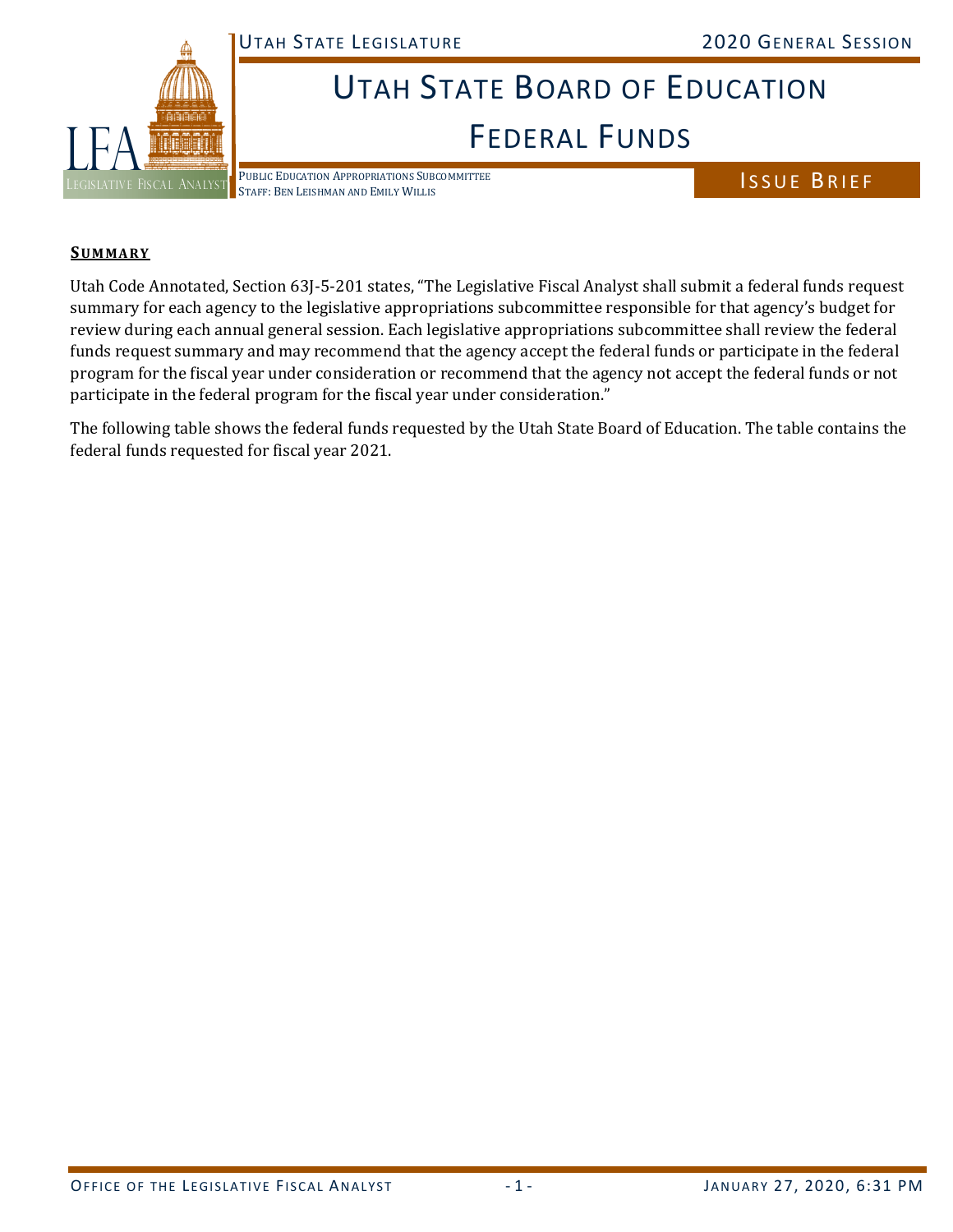## **Federal Funds Request Summary for State FY 2021**

July 1, 2020 through June 30, 2021

|                                       | <b>Grant Title</b>                                                                  | <b>CFDA</b><br><b>Number</b> | <b>ARRA</b><br>mark "X" | Federal<br><b>Annual Award</b> | <b>Annual Match Requirement</b><br><b>Matching State Funds</b> |                                    |                                   |                       |     |                          |                                    |             |                           | <b>New</b> |                                                                    |                                           |                                     |
|---------------------------------------|-------------------------------------------------------------------------------------|------------------------------|-------------------------|--------------------------------|----------------------------------------------------------------|------------------------------------|-----------------------------------|-----------------------|-----|--------------------------|------------------------------------|-------------|---------------------------|------------|--------------------------------------------------------------------|-------------------------------------------|-------------------------------------|
|                                       |                                                                                     |                              |                         |                                | Genera<br>Fund                                                 | <b>Dedicated</b><br><b>Credits</b> | <b>Restricted</b><br><b>Funds</b> | Other<br><b>Funds</b> |     | In Kind Maint. Of Effort | <b>Total State</b><br><b>Match</b> | Local/Other | % Pass-<br><b>Through</b> | Perman     | ent Staff Notes/In Kind Source/Fed<br><b>Requirements</b>          | <b>Award Letter</b><br>Included?<br>(Y/N) | One-<br>time?<br>(Mark x if<br>yes) |
| <b>UTAH STATE OFFICE OF EDUCATION</b> |                                                                                     |                              |                         |                                |                                                                |                                    |                                   |                       |     |                          |                                    |             |                           |            |                                                                    |                                           |                                     |
| 1                                     | <b>IDEA Disabilities</b><br><b>Education Act</b>                                    | 84.027A                      |                         | \$121,521,416                  | \$0                                                            | \$0                                | \$0                               | \$0                   | \$0 | \$0                      | \$0                                | \$0         | 89%                       | 0.00       |                                                                    | N                                         |                                     |
| $\mathbf{2}$                          | <b>IDEA Preschool Specia</b><br>Ed                                                  | 84.173A                      |                         | \$3,634,977                    | \$0                                                            | \$0                                | \$0                               | \$0                   | \$0 | \$0                      | \$0                                | \$0         | 100%                      | 0.00       |                                                                    | N                                         |                                     |
| 3                                     | Title I Grants to LEA                                                               | 84.010A                      |                         | \$81,618,825                   | \$0                                                            | \$0                                | \$0                               | \$0                   | \$0 | \$0                      | \$0                                | \$0         | 99%                       | 0.00       |                                                                    | ${\sf N}$                                 |                                     |
| 4                                     | Improving Teacher<br>Quality-State                                                  | 84.367A                      |                         | \$14,195,094                   | \$0                                                            | \$0                                | \$0                               | \$0                   | \$0 | \$0                      | \$0                                | \$0         | 95%                       | 0.00       |                                                                    | N                                         |                                     |
| 5                                     | Voc Education Basic<br>Grant                                                        | 84.048A                      |                         | \$15,089,191                   | \$0                                                            | \$0                                | \$0                               | \$0                   | \$0 | \$0                      | \$0                                | \$0         | 85%                       | 0.00       |                                                                    | N                                         |                                     |
| 6                                     | <b>State Assessment</b>                                                             | 84.369A                      |                         | \$5,632,148                    | \$0                                                            | \$0                                | \$0                               | \$0                   | \$0 | \$0                      | \$0                                | \$0         | 0%                        | 0.00       |                                                                    | N                                         |                                     |
| 7                                     | After School 21st Cnt<br>Learning Center                                            | 84.287C                      |                         | \$5,986,198                    | \$0                                                            | \$0                                | \$0                               | \$0                   | \$0 | \$0                      | \$0                                | \$0         | 93%                       | 0.00       |                                                                    | N                                         |                                     |
| 8                                     | Rural and Low Income                                                                | 84.358B                      |                         | \$63,280                       | \$0                                                            | \$0                                | \$0                               | \$0                   | \$0 | \$0                      | \$0                                | \$0         | 98%                       | 0.00       |                                                                    | $\mathsf{N}$                              |                                     |
| 9                                     | English Language Acqu<br>Formula                                                    | 84.365A                      |                         | \$4,509,586                    | \$0                                                            | \$0                                | \$0                               | \$0                   | \$0 | \$0                      | \$0                                | \$0         | 95%                       | 0.00       |                                                                    | N                                         |                                     |
| 10                                    | <b>Adult Education</b>                                                              | 84.002A                      |                         | \$3,690,647                    | \$0                                                            | \$0                                | \$0                               | \$0                   | \$0 | \$0                      | \$0                                | \$0         | 83%                       | 0.00       |                                                                    | N                                         |                                     |
| 11                                    | NCLB-Migrant<br>Education                                                           | 84.011A                      |                         | \$1,335,843                    | \$0                                                            | \$0                                | \$0                               | \$0                   | \$0 | \$0                      | \$0                                | \$0         | 85%                       | 0.00       |                                                                    | N                                         |                                     |
| 12 <sub>1</sub>                       | State Improvement<br>Grant-IDEA                                                     | 84.323                       |                         | \$819,000                      | \$0                                                            | \$0                                | \$0                               | \$0                   | \$0 | \$0                      | \$0                                | \$0         | 72%                       | 0.00       |                                                                    | Y                                         |                                     |
| 13                                    | Title I Neglected and<br>Delinquent                                                 | 84.013A                      |                         | \$988,106                      | \$0                                                            | \$0                                | \$0                               | \$0                   | \$0 | \$0                      | \$0                                | \$0         | 59%                       | 0.00       |                                                                    | N                                         |                                     |
| 14                                    | <b>McKinney Vento</b><br>Homeless Children                                          | 84.196                       |                         | \$466,426                      | \$0                                                            | \$0                                | \$0                               | \$0                   | \$0 | \$0                      | \$0                                | \$0         | 75%                       | 0.00       |                                                                    | N                                         |                                     |
| 15                                    | Statewide Longitudina<br>Data Systems                                               | 84.372A                      |                         | \$875,000                      | \$0                                                            | \$0                                | \$0                               | \$0                   | \$0 | \$0                      | \$0                                | \$0         | 3%                        | 0.00       | Grant has not been awarded<br>yet. Application is still<br>pending | N                                         |                                     |
| 16                                    | Student Support and<br>Academic Enrichment<br>Grants                                | 84.424A                      |                         | \$5,695,565                    | \$0                                                            | \$0                                | \$0                               | \$0                   | \$0 | \$0                      | \$0                                | \$0         | 96%                       | 0.00       |                                                                    | N                                         |                                     |
| 17                                    | Project AWARE                                                                       | 93.243                       |                         | \$1,688,500                    | \$0                                                            | \$0                                | \$0                               | \$0                   | \$0 | \$0                      | \$0                                | \$0         | 78%                       | 0.00       |                                                                    | Υ                                         |                                     |
| 18 <sup>1</sup>                       | <b>Migrant Reading</b><br>Achievement:<br>Comprehensive Online<br>Reading Education | 84.144F                      |                         | \$68,182                       | \$0                                                            | \$0                                | \$0                               | \$0                   | \$0 | \$0                      | \$0                                | \$0         | 0%                        | 0.00       |                                                                    | N                                         |                                     |
|                                       | Division/Program Totals                                                             |                              |                         | \$267,877,984                  | \$0                                                            | \$0                                | \$0                               | \$0                   | \$0 | \$0                      | \$0                                | \$0         | 90%                       | 0.00       |                                                                    |                                           |                                     |
|                                       | <b>NUTRITION PROGRAMS</b>                                                           |                              |                         |                                |                                                                |                                    |                                   |                       |     |                          |                                    |             |                           |            |                                                                    |                                           |                                     |
| 1                                     | School Breakfast<br>Program                                                         | 10.553                       |                         | \$22,765,000                   | \$0                                                            | \$0                                | \$0                               | \$0                   | \$0 | \$0                      | \$0                                | \$0         | 100%                      | 0.00       |                                                                    | N                                         |                                     |
| $\mathbf{2}$                          | National School Lunch<br>Program                                                    | 10.555                       |                         | \$100,800,000                  | \$0                                                            | \$0                                | \$0                               | \$0                   | \$0 | \$0                      | \$0                                | \$0         | 100%                      | 0.00       |                                                                    | N                                         |                                     |
| 3                                     | Special Milk Program                                                                | 10.556                       |                         | \$48,200                       | \$0                                                            | \$0                                | \$0                               | \$0                   | \$0 | \$0                      | \$0                                | \$0         | 100%                      | 0.00       |                                                                    | $\mathsf{N}$                              |                                     |
| 4                                     | Child and Adult Care<br>Food Program                                                | 10.558                       |                         | \$29,050,000                   | \$0                                                            | \$0                                | \$0                               | \$0                   | \$0 | \$0                      | \$0                                | \$0         | 96%                       | 0.00       |                                                                    | N                                         |                                     |
| 5                                     | Summer Food Service<br>Program                                                      | 10.559                       |                         | \$925,000                      | \$0                                                            | \$0                                | \$0                               | \$0                   | \$0 | \$0                      | \$0                                | \$0         | 90%                       | 0.00       |                                                                    | N                                         |                                     |
| 6                                     | <b>State Admin Expenses</b><br>(SEA)                                                | 10.560                       |                         | \$2,500,000                    | \$0                                                            | \$0                                | \$0                               | \$0                   | \$0 | \$0                      | \$0                                | \$0         | 0%                        | 0.00       |                                                                    | N                                         |                                     |
| $\overline{7}$                        | Emerg. Food Assist.<br>Prog.                                                        | 10.568                       |                         | \$1,710,000                    | \$0                                                            | \$0                                | \$0                               | \$0                   | \$0 | \$0                      | \$0                                | \$0         | 100%                      | 0.00       |                                                                    | N                                         |                                     |